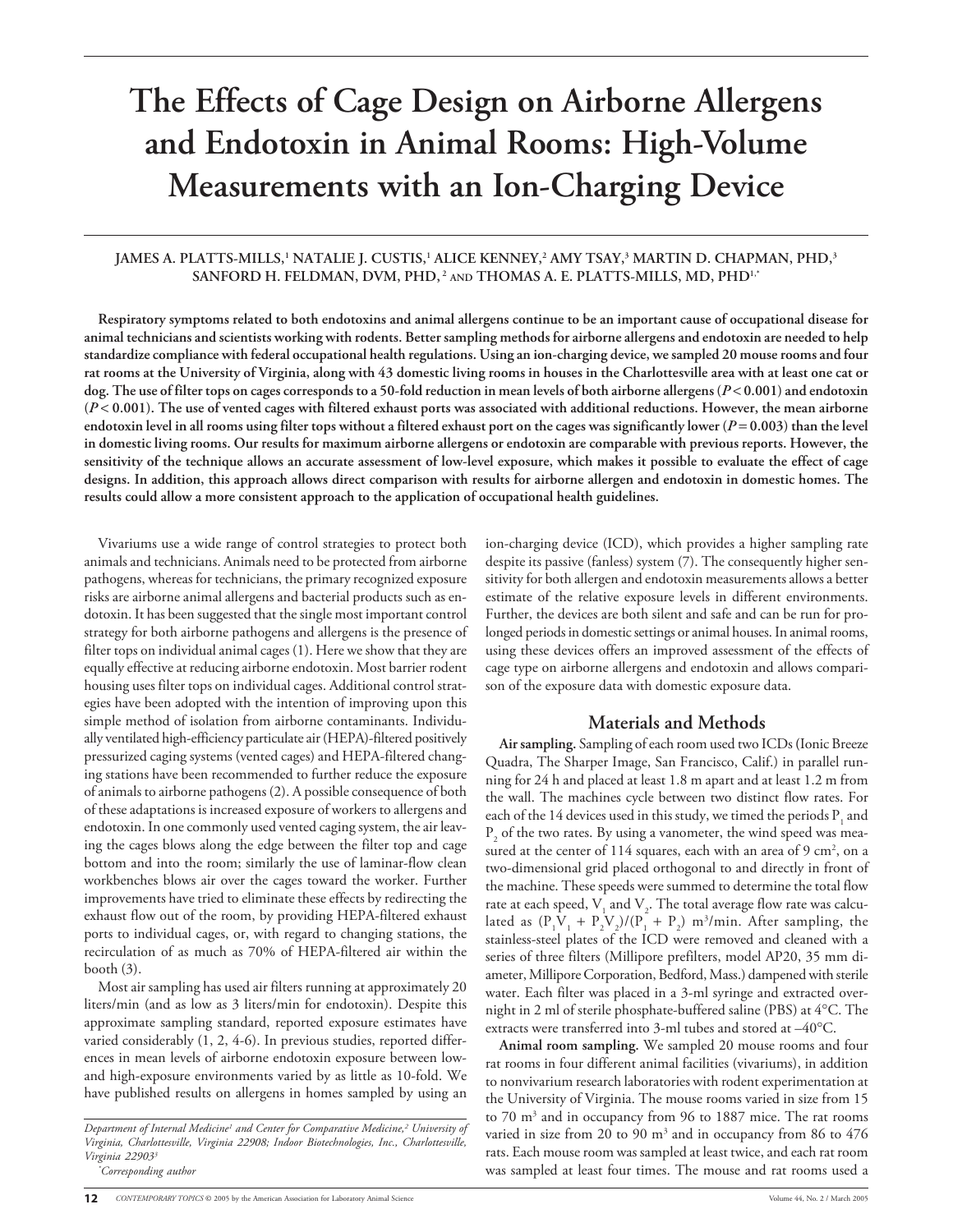**Table 1.** Quantities of airborne endotoxin and allergen collected from animal rooms in 24 h

| Cage type <sup>a</sup> | $n^{b}$                     | $Mus$ m 1                 | Rat n 1<br>$(\mu$ g/24 h) | Endotoxin          |
|------------------------|-----------------------------|---------------------------|---------------------------|--------------------|
|                        |                             | $(\mu$ g/24 h)            |                           | (EU/24 h)          |
| Mouse rooms            |                             |                           |                           |                    |
| Open                   | 8                           | $2.98$ [1.69-5.25]        | ${}< 0.002$               | 1930 [752-4940]    |
| Static                 | 20                          | $0.024$ [0.013-0.045]     | ${}< 0.002$               | $47.8$ [31.9-71.6] |
| Vented                 | 10                          | $0.081$ $[0.022 - 0.304]$ | ${}< 0.002$               | 63.6 [23.6-171]    |
| Vented with exhaust    | 14                          | $0.010$ $[0.005 - 0.019]$ | ${}< 0.002$               | $2.9$ [1.9-4.6]    |
| Rat rooms              |                             |                           |                           |                    |
| Open                   | $0.009$ [0.005-0.016]<br>12 |                           | $3.53$ [2.15-5.78]        | 10400 [6550-16500] |
| 6<br>Vented            |                             | ${}< 0.002$               | $0.009$ [0.004-0.017]     | 64.3 [21.2-195]    |

Data are presented as the geometric mean followed by the 95% confidence interval (in brackets).

EU, endotoxin units.

a Open cages had significantly higher airborne levels in each case (*P* < .005).

b "n" represents the total number of samples. Each mouse rooms was sampled at least twice, and each rat room was sampled at least four times.

variety of cage types, which were separated into the functional categories of open conventional, static filter-topped, positively pressurized vented, and positively pressurized vented with filtered exhaust. Open cages have only a metal grill to prevent the animals from exiting the cage. Static cages have a fitted filter top, whereas vented cages incorporate a filtered air input valve, which maintains a positive pressure in the cage relative to the room (all of the above cages were one of two models, Micrflo or Jag-75, from Allentown Caging and Equipment, Allentown, Pa.). Finally, vented cages with exhaust add a filtered exhaust valve (Thoren Maxi-Miser, Thorn Caging Systems, Inc., Hazleton, Pa.), so that air from the cage does not leak into the room. Each of the rooms studied used only one cage type, and there was no relationship between the size of the room and the cage type used. All of the rooms are equipped with ventilation systems designed to provide 10 complete air changes per hour. All animals were housed on crushed corn-cob bedding (Harlan Teklad, Indianapolis, Ind.), fed ad libitum with diets appropriate for the species (Harlan Teklad), and were under light:dark cycles of either 12 h:12 h or 14 h:10 h. All animals were used for research studies that had been approved by the University of Virginia Institutional Animal Care and Use Committee.

**Domestic sampling.** We sampled 43 living rooms (volume, 50 and 200 m $^3$ ) in houses in the Charlottesville area with at least one cat or dog for airborne endotoxin and the cat allergen Fel d 1. These samples were extracted and stored as described above.

**Endotoxin assays.** Because freeze–thaw cycles have been shown to significantly reduce the amount of endotoxin measurable in a sample, the extracts were assayed for endotoxin prior to storage by using the Limulus Amoebocyte Lysate test QCL 1000 (Bio-Whittaker/ Cambrex, Walkersville, Md.), sensitive to 0.3 endotoxin units (EU)/ ml (equivalent to 30 pg endotoxin/ml) (8). The sterile PBS used for extraction was used in each assay as a negative control and returned a value below the limit of detection in all cases.

**Allergen assays.** The samples from the rodent rooms were assayed using a two-site monoclonal assay for Rat n 1 and Fel d 1 and a monoclonal primary–polyclonal secondary assay for Mus m 1 (9). For each assay, 96-well plates were coated overnight with primary antibody diluted 1:1000 in carbonate–bicarbonate buffer. The plates then were washed and blocked with 1% bovine serum albumin in PBS containing 0.05% Tween-20. Samples were loaded, along with a standard curve in duplicate. After an hour, the plates were washed again and the secondary, biotinylated antibody was added. After the second incubation, streptavidin was added, and the plate was read in  $0.1\%$  H<sub>2</sub>O<sub>2</sub>–2,2'-azino-di(3-ethylbenzthiazoline-6-sulfonic acid). These allergen assays all were sensitive to 1 ng/ml.

**Particle collection efficiency.** A 20-liter/min air-sampling pump and an ICD were run in parallel in a room with artificially disturbed dust (using a vacuum cleaner without a filter) for 10-min periods (n = 8) to determine the collection efficiency of the ICDs. The 20-liter/ min pump used the same type of prefilter for collection as was used to clean the ICDs. All samples were extracted overnight in 1 ml PBS and assayed for endotoxin and Fel d 1. The calculated flow rate of the ICDs was used to determine a sampling rate that takes into account the less-than-100% collection efficiency of the ICD.

 **Statistics.** All mean levels are reported as geometric means with 95% confidence intervals (CI). For independent samples, t tests on log values were used to assess the significance of differences in mean levels of airborne allergens and endotoxin. All statistical tests were performed using SPSS 11.0, SPSS Inc., Chicago, Ill.

### **Results**

**Estimation of sampling rate.** The flow rate of the 14 devices used in this study was  $1.48 \pm 0.09$  m<sup>3</sup>/min. The mean rate was used to determine the collection efficiency for ICDs sampling in parallel with a 20-liter/min air pump. The mean collection efficiency was 40.6%  $\pm$  9.0% for endotoxin and 51.7%  $\pm$  12.0% for Fel d 1. These were not significantly different. For the purposes of comparison to other studies, an estimated sampling rate of 670 liter/min was used, the product of the flow rate and a mean particle collection efficiency of 45%. We also have included the directly measured, absolute quantities of endotoxin or allergen collected over 24 h (Table 1). Using the estimated sampling rate, we have converted these quantities to airborne concentrations. For mouse and rat allergen, the concentrations ranged from  $< 0.01$  to  $> 5$  ng/m<sup>3</sup> and for endotoxin from  $< 1$  to  $>$  $1000 \text{ pg/m}^3$ .

**Endotoxin.** Figure 1 presents airborne endotoxin as a function of cage type and animal. Endotoxin levels from domestic living rooms are shown for comparison. The levels of endotoxin in all rooms with filter cage tops represent a 95% reduction from those from rooms with open cages, exceeding 99% for the cleanest rooms. The mean level of endotoxin in all animal rooms with filter tops without an exhaust port (5.64 pg/m<sup>3</sup>; 95% CI, 3.71 to 8.31) was 100-fold lower than the mean level in rooms with open cages (567 pg/m<sup>3</sup>; 95% CI, 385 to 835; *P* < 0.001). Meanwhile, rooms with vented cages with an exhaust port had significantly (*P* < 0.001) less endotoxin than did rooms with vented cages. The mean level of endotoxin in all animal rooms using filter tops without exhaust also was significantly  $(P=0.003)$ lower than that in domestic homes with animals (15.1 pg/m<sup>3</sup>; 95% CI, 9.09 to 25.3). Mean airborne endotoxin levels in nonvivarium research laboratories with rodent experimentation (4.28 pg/m<sup>3</sup>; 95% CI, 2.60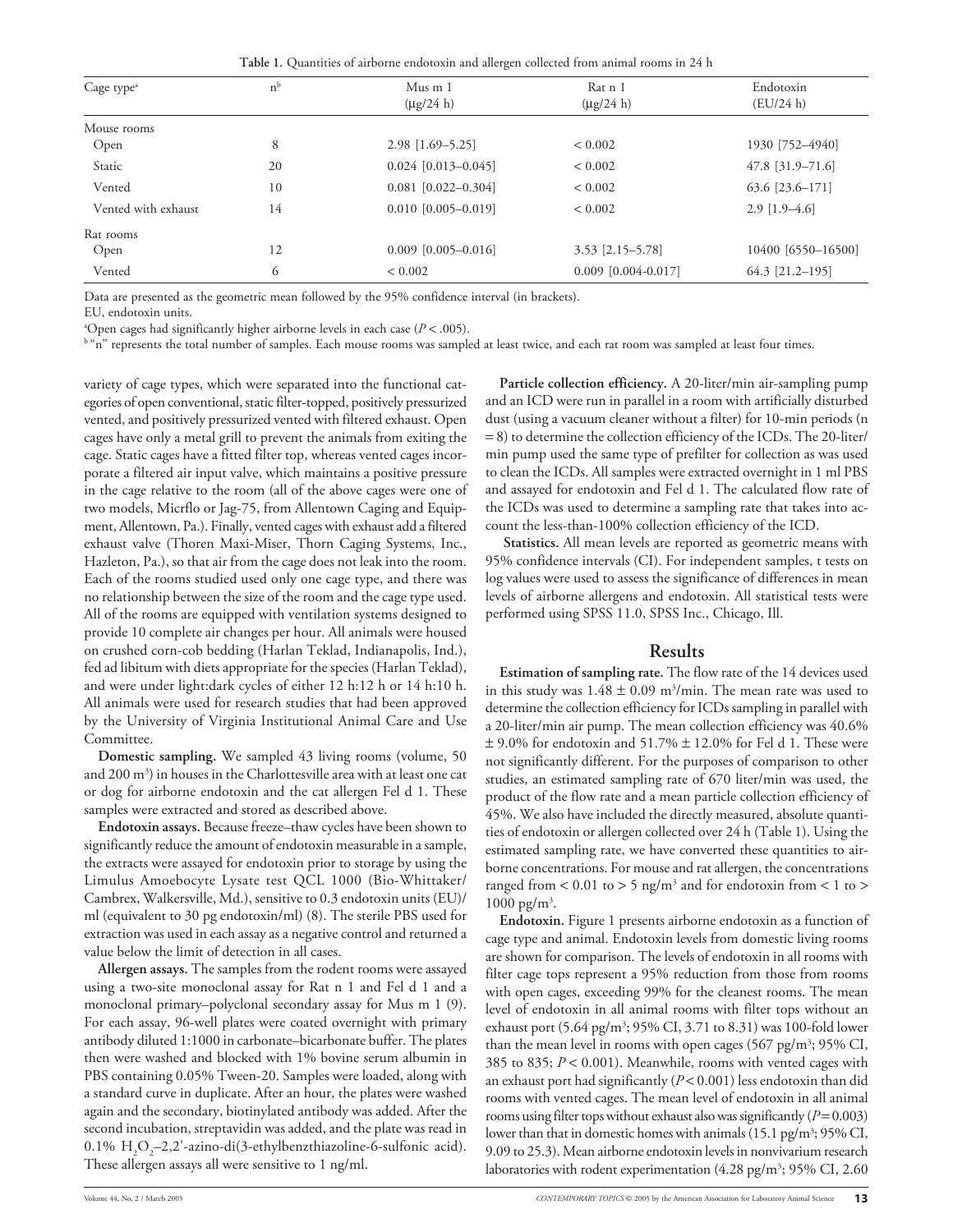

**Figure 1.** Quantities of airborne endotoxin in animal rooms, per cubic meter of air, by animal and cage type. Levels of endotoxin in domestic homes both with and without animals are shown for comparison. Dotted line represents assay threshold.



**Figure 2.** Quantities of the major mouse (Mus m 1; closed symbols) and rat (Rat n 1; open symbols) allergens per cubic meter of air collected in mouse rooms by cage type. Dotted line represents assay threshold.

to 7.06]) were not significantly less than that for animal rooms using filter tops without an exhaust port.

**Mouse and rat allergen.** Airborne samples from mouse rooms varied widely in allergen content, and the variation was mostly dependent on cage type (Fig. 2). The level of mouse allergen in all rooms with cage tops represents a 90% reduction from that in rooms with open cages, exceeding 98% for the cleanest rooms. The mean level of mouse allergen in all mouse rooms with filter tops without exhaust (0.037 ng/m<sup>3</sup>; 95% CI, 0.020 to 0.070) was significantly (*P* < 0.001) lower than that of mouse rooms with open cages. Animal rooms with vented cages with exhaust had less airborne mouse allergen than did rooms with vented cages (*P* = 0.013). Fewer rooms and fewer cage types were available to sample for rat allergen (Fig. 3). Filter top cages were associated with a 99% reduction compared to open cages (*P* < 0.001). The mean level of airborne rodent allergen in all rooms using filter tops without an exhaust port in this study (0.024 ng/m<sup>3</sup>; 95% CI, 0.013 to 0.044]) was significantly (*P* < 0.001) lower than that of the major cat allergen, Fel d 1, in 24 domestic homes with cats (0.73 ng/m3 ; 95% CI, 0.36 to 1.47). All airborne samples from nonvivarium research laboratories were below the limit of detection for both Mus m 1 and Rat n 1.



**Figure 3.** Airborne levels of the major rat (Rat n 1; closed symbols) and mouse (Mus m 1; open symbols) allergens in rat rooms by cage type. The detection of airborne mouse allergen in rat rooms is attributable either to passive transfer or some crossreactivity in the assay. Dotted line represents assay threshold.

#### **Discussion**

Our results suggest that the use of filter tops on individual cages is associated with large reductions in both airborne allergen and endotoxin, each of which have been shown to cause symptoms in animal room technicians (10, 11). Given the remarkable efficacy of cage tops, the question is whether further improvements are relevant. A recent study reported a moderate decrease in airborne mouse allergen levels (from  $1.62 \pm 0.56$  ng/m<sup>3</sup> to  $0.31 \pm .08$  ng/m<sup>3</sup>) in an animal room by switching vented cages with exhaust valves from positive to negative pressure (2). This change was reported to be beneficial for animal handlers and appeared to be without negative consequence to the animals, because there was no increase in pathogen transmission (12). However, most animal housing, even where equipped with vented cages with filtered exhaust ports, is not capable of making this transition, which is unique to cages with positive individual ventilation (PIV). Further, that study only examined one type of PIV cage comparing positive and negative setups and did not give a complete context for the achieved reduction. In the results we present here, exposure to both animal protein and endotoxin was higher in many domestic homes when compared with rodent facilities using filtertopped caging of any configuration. This finding suggests that the use of filter tops can achieve a high level of control for both allergens and endotoxin.

The absolute exposure estimates for airborne allergen and endotoxin obtained by using pump-based sampling systems have varied greatly (Table 2). It is our belief that the use of low-rate (∼20 liters/ min) sampling methods sacrifices both range and sensitivity. The consequent airborne data are often confusing, and differences in exposure levels rarely are assigned statistical significance. In the case of endotoxin, the quantities collected are so low that measurement is only possible with a "low-level" assay (e.g., a cutoff of 0.006 EU/ ml). This magnifies the Limulus Amoebocyte Lysate assay's existing difficulties with inter-assay variability and the risk of contamination (13, 8).

High-rate sampling is susceptible to two problems: 1) an artificially low estimate of allergen exposure per  $\mathrm{m}^{3}$  because the air was sampled repeatedly, and 2) disturbance of the room that increases the flux of allergen into the air. The second problem (disturbance of particles) impairs the ability of high-rate HEPA filters to clean the air of allergens (14-18). We argue that the device used here represents a middle ground. The flow rate at the outlet of the device is much lower than with most fan-driven devices, thus they are less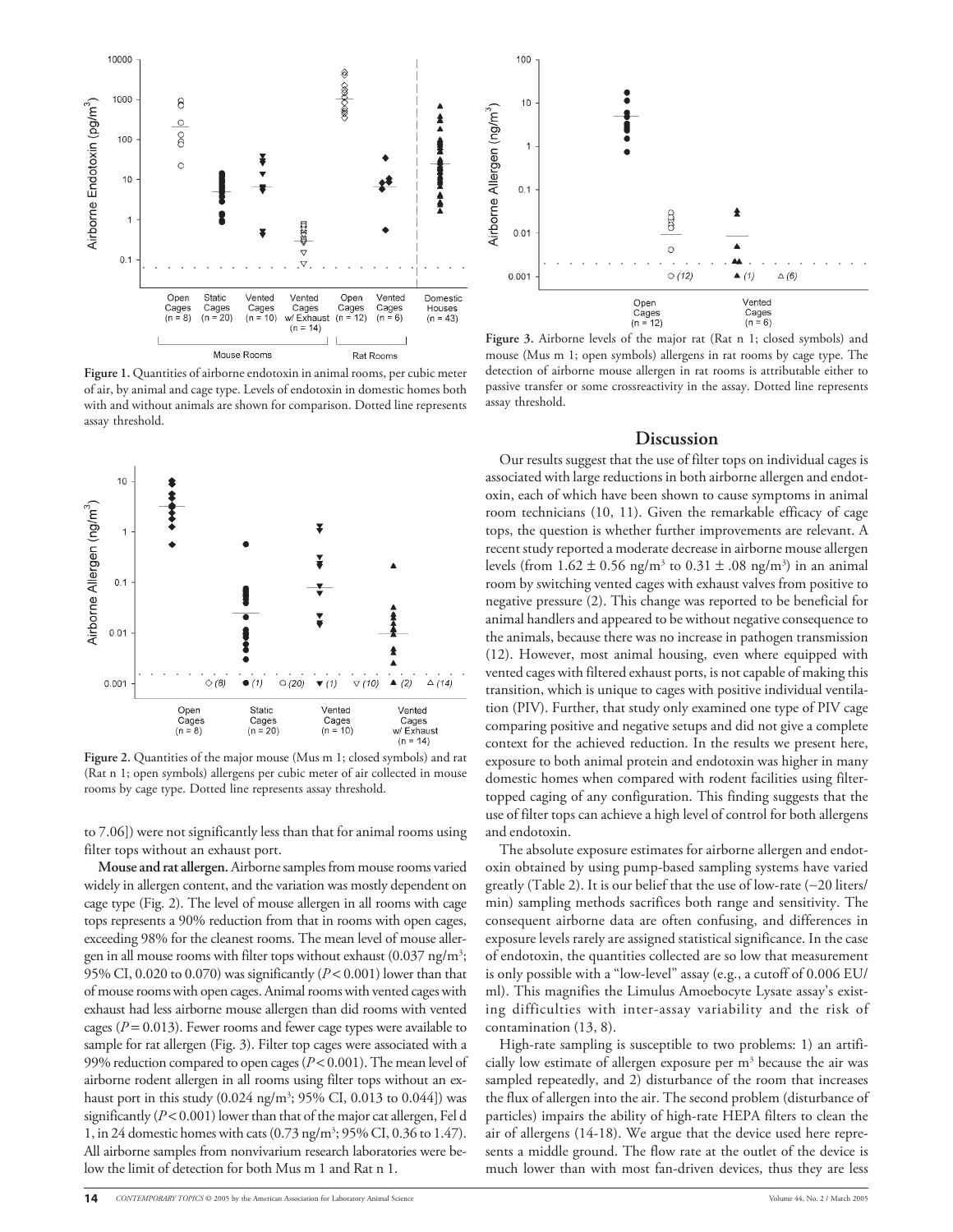| Year | Group                            | Sampling rate<br>(liters/min)   | Sampling time<br>(h) | Mus m 1<br>$(ng/m^3)$                                | Rat n 1<br>$(ng/m^3)$                                | Endotoxin<br>$(pg/m^3)$                           |
|------|----------------------------------|---------------------------------|----------------------|------------------------------------------------------|------------------------------------------------------|---------------------------------------------------|
| 1999 | Reeb-Whitaker<br>et al. $(16)^a$ | 20                              | 12                   | Low: $1.1 \pm 1.0$<br>High: $5.1 \pm 0.4$            | not applicable                                       | not applicable                                    |
| 2001 | Lieuter-Colas<br>et al. $(8)^b$  | 20                              |                      | not applicable                                       | Low: $.43 \pm 1.00$<br>High: $27.36 \pm .73$         | Low: $30 \pm 790$<br>High: $570 \pm 730$          |
| 2003 | Schweitzer<br>et al. $(18)^c$    | 20                              | 8                    | Low: $0.30 \pm 0.06$<br>High: $1.01 \pm 0.18$        | not applicable                                       | not applicable                                    |
| 2003 | Pacheco<br>et al. $(14)^d$       | $15$ (Mus m 1)<br>3 (endotoxin) | $\leq 1$             | Low: $38(0-92)$<br>High: $75(14-179)$                | not applicable                                       | Low: $219(24-414)$<br>High: 566 (12-1463)         |
| 2004 | Current report                   | 670 <sup>e</sup>                | 24                   | Low: $0.010$ [0.005-0.020]<br>High: 3.11 [1.75-5.44] | Low: $0.009$ [0.003-0.016]<br>High: 3.66 [2.23-5.99] | Low: 0.301 [0.197-0.477]<br>High: 1080 [679-1710] |

Data are presented as mean ± 1 standard deviation for the first three studies, mean (range) for the fourth study, and geometric mean followed by the 95% confidence interval (in brackets) for the fifth study.

a "Low" is the level in rooms with vented cages with exhaust; "high" is the level in rooms with open cages.

b "Low" and "high" indicate lowest and highest mean values among 12 rat rooms with identical cages of an unspecified type.

c "Low" represents level in rooms with vented cages with exhaust, "high" represents level in rooms with static cages.

<sup>d«</sup>Low" and "high" are the lowest and highest mean values from a variety of animal facility environments.

e This rate is estimated from the flow rate and collection efficiency of the ion-charging device.

likely to contribute significantly to the flux of particles into the air. Still, the higher sampling rate offers improved sensitivity and thus a better measurement of relative airborne levels between environments. We have recorded absolute differences between rooms of 1000-fold for both allergen and endotoxin.

A better understanding of the dynamics of excess sampling is critical for comparing our data to low-rate estimates. Animal rooms aim for a ventilation rate of 10 air changes per hour, whereas comparable values for domestic houses with the windows closed are often less than 0.5 air changes per hour. The implication is that flux of allergen or endotoxin from surfaces including cages in an animal house must be rapid (19). Although the factors that influence this flux are not well defined, it is generally considered that activity of animals, predominantly at night, is an important source. In addition, cage changing and cleaning add further variables, as do the type of bedding and the sex of the animal (20). Our previous results demonstrated that the quantity of particles carrying rat allergen becoming airborne from rat litter was critically dependant on the humidity of the litter (21). This same factor may well play a leading role in relation to dust on the floor of animal houses and in domestic houses.

The National Research Council (NRC) report "Occupational Health and Safety in the Care and Use of Research Animals" (11) recommends the use of personal protective equipment for animal workers who are "at risk of exposure to animal allergens." That recommendation is the basis for the occupational health criteria used by the Association for Assessment and Accreditation of Laboratory Animal Care, International (AAALAC). Clearly, it would be valuable to have a standardized method of quantifying this risk. It is generally acknowledged that workers find respirators to be "hot and uncomfortable during prolonged use" (2). In our units, this is a leading source of animal technician complaints. For this reason, engineering controls are a more sensible method of reducing exposure. However, the claim that changing the pressure in vented cages from positive to negative represents a practical and available method of decreasing exposure ignores the prohibitive cost of equipping animal houses which do not have such technology, especially those where pathogen transmission is not a major factor and static cage tops are generally employed. In all of the animal rooms studied here, cage changes are performed in the animal room. It would be interesting to see the

effect of isolating these cage changes in a separate room, as cage changes and animal transfers may have the largest effect on ambient levels in rooms with cage tops. It is likely that the effects of disturbance are variable for different allergens and for endotoxin. Because all allergen proteins, because of their molecular weights, have a saturated vapor pressure close to zero, the amount of airborne allergen is a function of the number and size of the particles that carry them. For example, cat allergen (particle size,  $2$  to  $20 \mu m$ ) is found airborne in undisturbed rooms, whereas mite allergen (particle size, 14 to 30  $\mu$ m) is not  $(7, 16)$ .

Ideally we would have a standard for measurement of airborne allergen and endotoxin, however there are many problems with defining one. Firstly, air-sampling techniques are still too variable. Secondly, the technique for assaying endotoxin is best carried out shortly after extraction and is inherently difficult to transfer to another site. Thirdly, the values for airborne allergen that are relevant to allergic subjects are so low that maintaining levels this low is generally considered impractical. Our measurements suggest that cages with filter tops are sufficient for diminishing the risk of personnel exposure to both endotoxin and allergen. In addition, there does not appear to be sufficient objective basis for the regulation that animal workers should wear respirators in rooms with cage tops. The implication is that the NRC guidelines and AAALAC requirements should be interpreted as applicable for technicians working in rooms with open cages or while they are changing cages.

## **Acknowledgments**

These studies were supported by NIH Grant No. AI-20565, and we are grateful to The Sharper Image for an educational grant and for supplying the air-sampling device used in these studies.

## **References**

- 1. **Reeb-Whitaker, C. K., D. J. Harrison, R. B. Jones, J. B. Kacergis, D. D. Myers, and B. Paigen.** 1999. Control strategies for aeroallergens in an animal facility. J. Allergy Clin. Immunol. **103:**139-146.
- 2. **Schweitzer, I. B., E. Smith, D. J. Harrison, D. D. Myers, P. A. Eggleston, J. D. Stockwell, B. Paigen, and A. L. Smith.** 2003. Reducing exposure to laboratory animal allergens. Comp. Med. **53:**487-492.